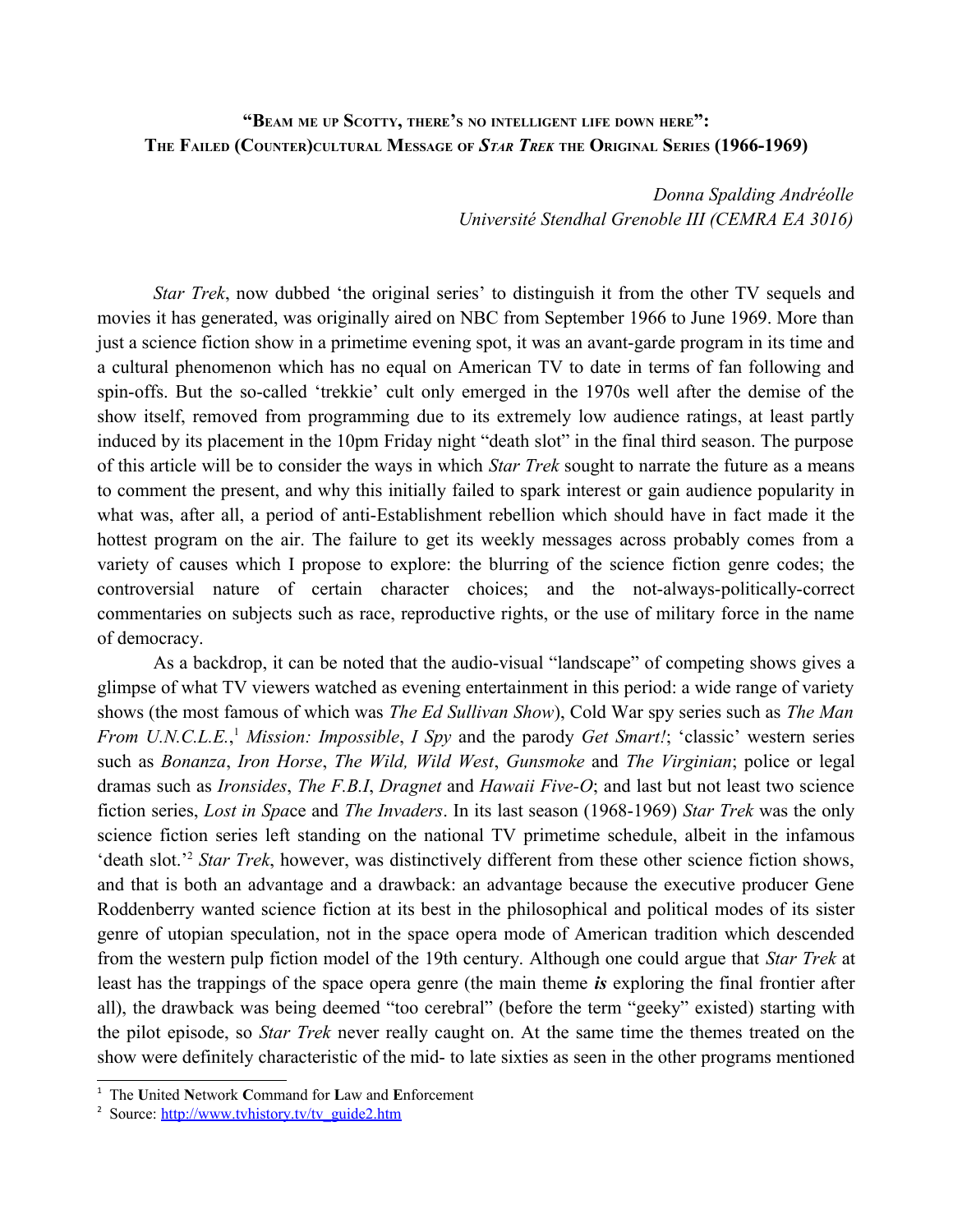previously, in particular the recurring theme of the Cold War and of space exploration as an extension of the American (ideological) frontier.

### *Blurring the message*

As we have pointed out, one of the main difficulties in understanding *Star Trek* originates in the way it tends to blur its message and in thus doing to disappoint audience expectation. We can take, for example, the opening credit scene from the show as an illustration of how the space opera genre is being used, notably in Captain Kirk's voice-over narration: "Space, the final frontier. These are the voyages of the Starship *Enterprise*. Its five-year mission: to explore strange new worlds; to seek out new life and new civilizations; to boldly go where no man has gone before!"<sup>[3](#page-1-0)</sup> Besides the implicit reference to President John F. Kennedy's special message speech to a joint session of Congress and a follow-up speech at Rice University (Texas) in 1962 in which he defended the national space effort to go to the moon,<sup>[4](#page-1-1)</sup> the blatant reference to the frontier and the uplifting musical background lead the viewer to expect American-style science fiction tales: astronauts in space vessels replace cowboys and/or pioneers, evil alien races replace Indians, and the discovery of new planets is the natural course of the expanding American empire in the far-off future. The use of the travel log style at the beginning of most episodes (another Kirk voice-over which gives a "star date" and summary of the *Enterprise*'s current mission) underlines the conquest theme and is reminiscent of great moments in American history such as the Lewis and Clark expedition of 1804-1806. We can note that like the Corps of Discovery (the official name of the expedition) – a military mission of scientific exploration ordered by President Jefferson to explore the unknown expanses of the West– the *Enterprise* is a naval battleship with a 400-man crew sent out by the Federation to explore the unknown expanses of the universe. But whereas Lewis and Clark were the vanguard of an American empire in the making which would wipe out the civilizations of native American nations, we learn in the first few episodes of *Star Trek* season one that the "Federation" (a sort of United Planets of the Galaxy), imposes on its Starfleet captains and crews the so-called "prime directive," the absolute forbidding of any kind of interference in alien cultures, even if it means sacrificing the crew's and/or the captain's lives: in the episode, "The Omega Glory," for example, the renegade Starfleet captain Ron Tracey gone mad uses Federation phaser-beam weapon technology to tilt the balance of a civil war between two native groups, the "Kohms" and the "Yangs." Kirk's priority is to arrest him and take him back to the *Enterprise* for a court martial rather than to solve the crisis at hand, despite the

<span id="page-1-0"></span><sup>3</sup> To be noted that in the pilot episode "The Cage" the opening credit scene shows the *Enterprise* travelling through space accompanied by the music and vocal accompaniment but the voice-over narration is absent.

<span id="page-1-1"></span><sup>&</sup>lt;sup>4</sup> Passage from this speech: "So it is not surprising that some would have us stay where we are a little longer to rest, to wait. But this city of Houston, this State of Texas, this country of the United States was not built by those who waited and rested and wished to look behind them. This country was conquered by those who moved forward--and so will space. William Bradford, speaking in 1630 of the founding of the Plymouth Bay Colony, said that all great and honorable actions are accompanied with great difficulties, and both must be enterprised and overcome with answerable courage. If this capsule history of our progress teaches us anything, it is that man, in his quest for knowledge and progress, is determined and cannot be deterred. The exploration of space will go ahead, whether we join in it or not, and it is one of the great adventures of all time, and no nation which expects to be the leader of other nations can expect to stay behind in the race for space."

Source[:http://www.jfklibrary.org/Historical+Resources/Archives/Reference+Desk/Speeches/JFK/003POF03SpaceEffort](http://www.jfklibrary.org/Historical+Resources/Archives/Reference+Desk/Speeches/JFK/003POF03SpaceEffort09121962.htm) [09121962.htm](http://www.jfklibrary.org/Historical+Resources/Archives/Reference+Desk/Speeches/JFK/003POF03SpaceEffort09121962.htm) downloaded Dec. 29 2010.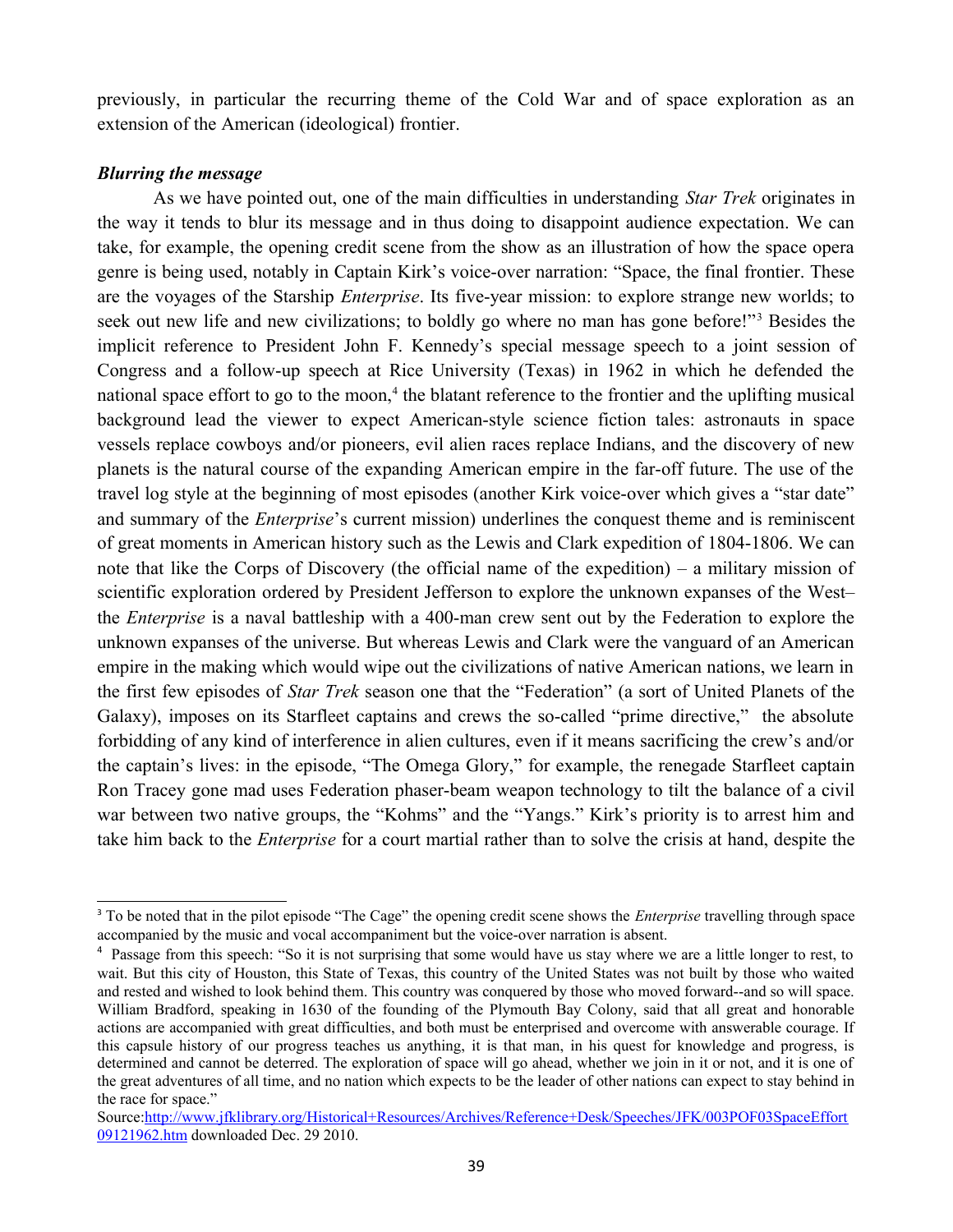fact that non-intervention means the extermination of the Kohms by the blood-thirsty, savage Yangs who have managed to steal Starfleet weaponry brought onto the planet by Tracey to help the Kohms.

The three seasons of *Star Trek* are filled with examples of why the prime directive is necessary, since every time the directive is ignored, humans manage to supply a turn for the worse to life on different planets. For example, in *Patterns of Force* (season 2, episode 23) Earthling intervention recreates Nazi Germany and the beginning of genocide on a neighboring planet; in *A Piece of the Action* (season 2, episode 20) a previous exploration from Earth has left behind a history book about the gangster era, resulting in cultural pollution and the planet's current "civilization" based on gang-controlled Chicago circa 1920; several other episodes in seasons 1 and 3 feature mad Earth scientists or deranged Starfleet captains who take over unsuspecting worlds and do considerable cultural damage. Perhaps the main message here is that (Earth) history seems to repeat itself in unfortunate ways or that even in the far future earthlings have not learned the lessons of their own violent past. We cannot ignore the fact that Starfleet is the military organ of the Federation, and as such constitutes a target of commentary on the results of military intervention even when armed with the best intentions.





**Patterns of Force** A Piece of the Action

Aliens across the galaxy also seem to be well-versed in Earth's history of violence and barbarism, evoking these reasons to repel the *Enterprise*'s attempts at contact. In the episode entitled "The Spectre of the Gun," Kirk and his landing party are punished by a superior alien race for trying to force an encounter despite warnings not to do so.

Alien: You have disregarded our warning. You shall be punished. You, Captain Kirk: the disobedience was on your orders. Yours is the responsibility. Yours shall be the pattern of your death.

Kirk: We come in peace…. But we will defend ourselves if necessary.

Alien: You are outside, you are disease. The disease must be destroyed. Your plea has been heard, the sentence pronounced. It is done.

It has to be noted here that the *Enterprise* crew has first pretentiously and willingly invaded alien space, curiously in the name of the prime directive– alien cultures *must* be contacted and invited into the Federation. The scene underlines man's violent nature (Kirk: "we come in peace but we will defend ourselves if necessary," pointing his weapon at the alien head); and the alien's use of Otherness discourse ("you are outside, you are disease") subversively confirms the declaration that humans must be wiped out if other races are to survive. The "pattern" of the crew's death will be a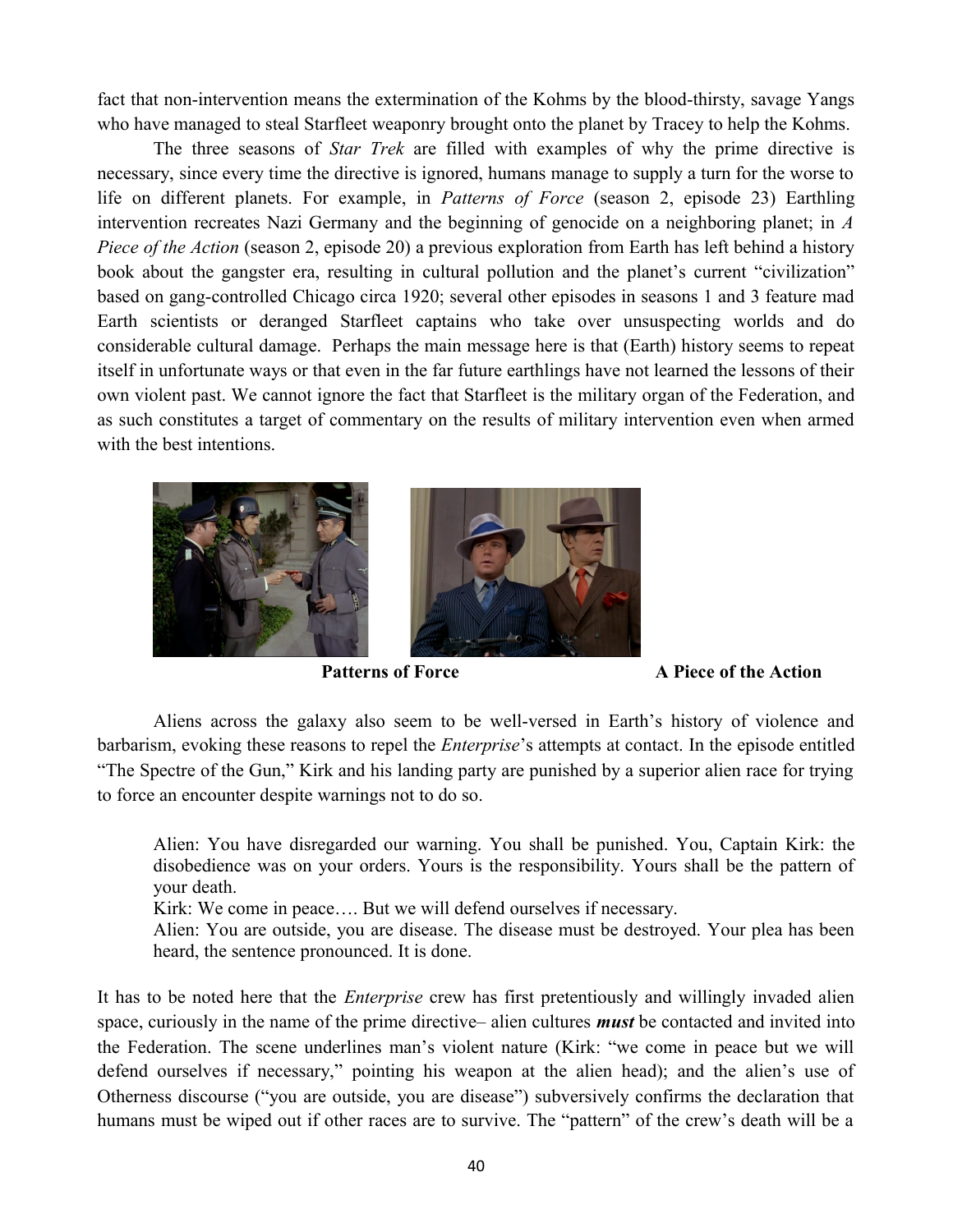violent one, in a recreation of the shoot-out at O.K Corral, this historical knowledge seemingly plucked by the alien race from Kirk's memory of his ancestors. Yet Kirk's genius and Spock's Vulcan talents will allow the crew to save themselves while avoiding violence, thus gaining the aliens' confidence and permission to meet them and invite them into the Federation… mission accomplished!

### *Controversial choices*

Another major problem with the whole structure of the *Star Trek* series is some of the character selections. In the social context of the rising counter culture and the visibility of racial conflict as well as the questioning of the basic American claim of equality for blacks, American Indians and women, the *Enterprise* crew is a motley one: even though the captain, the ship surgeon and the engineer are white males, the first officer is a Vulcan, the communications officer is a black female, the helmsman is Japanese-American, and the weapons ensign is Russian– quite a statement in the middle of the Cold War!



In one of the bonus DVD interviews made in 2003, Leonard Nimoy, (a.k.a. Mr. Spock) relates an anecdote concerning the introduction of Lieutenant Uhura as the communications officer: Gene Roddenberry told NBC executives that he wanted to "add a little color" to the bridge scenes; because there was still a bit of juggling with the color codes of the uniforms and up until that moment most of the bridge crew was dressed in gold, NBC producers assumed he meant costumes changes… when in fact he meant the casting of the African-American actress Nichelle Nichols. Despite resistance from NBC, Roddenberry stuck with his choice and pushed his statement even further by depicting in a season 3 episode entitled "Plato's Stepchilden," the first inter-racial kiss ever shown on American TV. Even though the kiss is forced upon them by a cruel superhuman race looking for cheap entertainment, there is something strangely erotic about the scene; as Uhura struggles against the invisible force pushing her towards Kirk's lips, she confesses to Kirk that

I would hear your voice from all parts of the ship, and my fears would fade; and now they [the alien superhumans] are making me tremble. But I am not afraid, I am NOT afraid [Kirk kisses her while looking up at the aliens who can be heard laughing].

In addition to the erotic nature of the kiss itself (one can wonder about the cause of Uhura's trembling), the close-up of the alien woman fanning herself with her mouth partially open underlines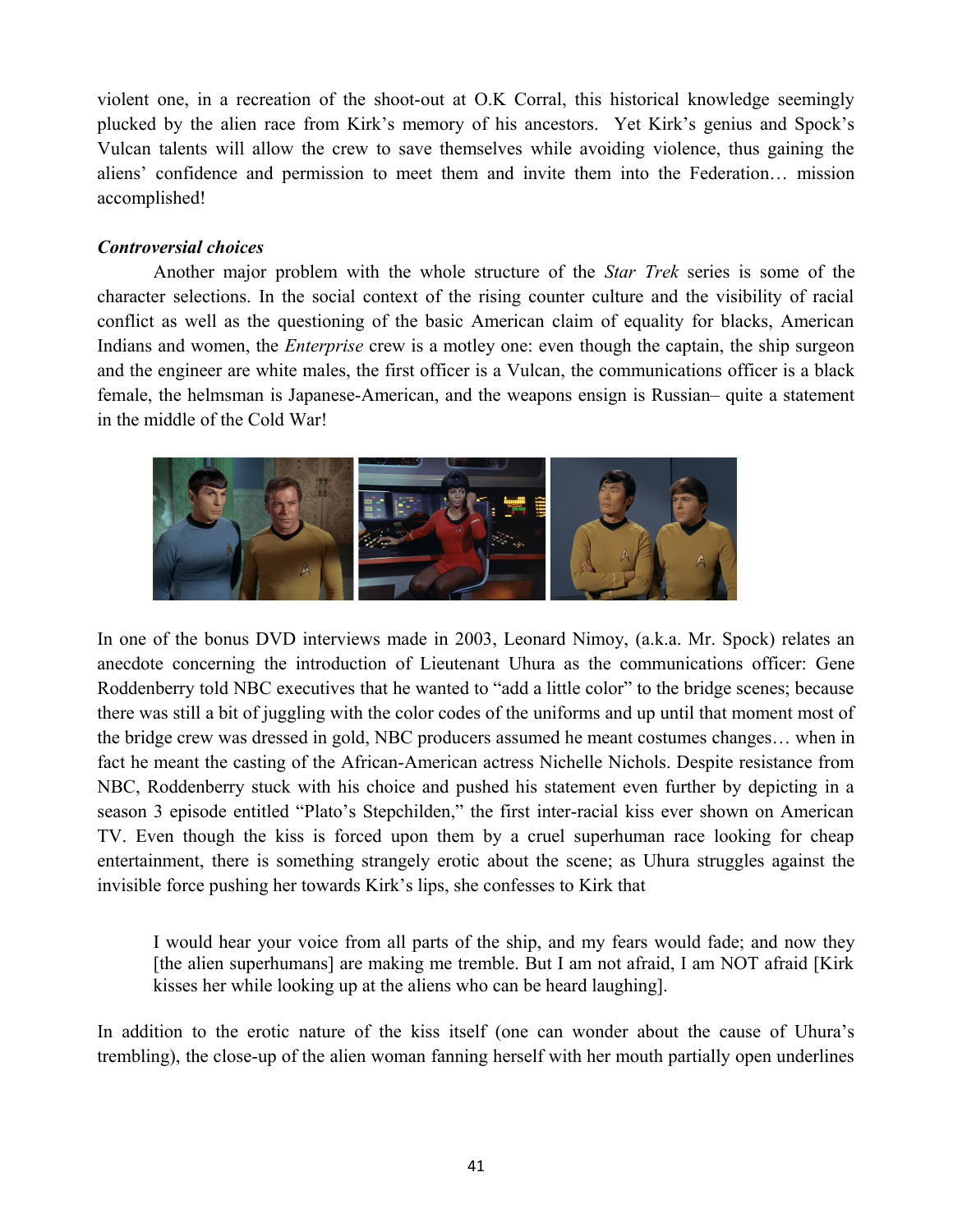the blatant sexuality of the scene, surely disturbing to the 1960s viewing audience since it openly confronts the issue of racial mixing still constitutionally illegal at the time in many Southern states.<sup>[5](#page-4-0)</sup>

The depiction of alien-ness constitutes yet another subversive dimension of *Star Trek* which was probably not fully understood by 1960s viewers. Although the show does have its collection of humanoid and non-humanoid races, some good and some bad but all rather unimaginative (and visual proof of the show's very small budget), the real controversial choice is in the physical appearance of the two alien races encountered most often: the Klingons, a war-mongering alien empire that seems to replace the savage Apache Indian of the classic western; and the Romulans (first shown in "Balance of Terror," season 1 episode 14), race whose name suggests that their culture is similar to that of the Roman empire. The Klingon leader Kor (first encountered in "Errand of Mercy," season 1 episode 26) vaguely resembles Ghengis Khan– the Asian features, the facial hair– while the Romulans look strangely similar to the Vulcan ambassador and his offspring.... Mr. Spock! Thus the whole question of the ambiguous status of alien-ness in *Star Trek* finds itself embodied in the character of Spock, a half-breed (Vulcan father, human mother) who in several episodes will be suspected of treason by his fellow crew members, simply because he *is* a Vulcan. His rational, totally logical mind and the absence of any trace of human emotion are occasionally overcome by his irrational, human side which we understand lies just below the surface and is kept tightly under control. For example, in the episode "This Side of Paradise," a strange alien plant alters Spock's Vulcan-ness and allows him to experience love—perhaps a reference to the mind-altering drugs of the 1960s and their positive effects? The only way Kirk is able to cancel the effect of this 'happiness plant' is to make Spock angry, a particularly dangerous strategy because of Spock's superior physical force. Interestingly enough, the only manner Kirk seems to have at his disposal to make Spock raging mad is a series of racial slurs:

Kirk: All right, you mutinous, disloyal computerized half-breed, we'll see about you deserting my ship!

- Spock: The term half-breed is somewhat accurate, but computerized is inaccurate. A machine can be computerized, not a man.
- Kirk: what makes you think you're a man? You're an overgrown jackrabbit, an elf with a hyperactive thyroid.

Spock: Jim, I don't understand…

- Kirk: What do you expect from a simpering, devil-eared freak whose father was a computer and mother an encyclopedia? […] You're a traitor from a race of traitors, rotten to the core like the rest of your subhuman race.
- Spock: Captain, if you will excuse me (makes a move to beam back down)

'Half-breed,' 'devil-eared freak,' 'subhuman race,' 'race of traitors'… such expressions highlight Spock's fundamental otherness while making the viewer uncomfortably aware of the power of such discourse in the oppression of minorities in the American culture: 'half-breed' specifically conjures up the image of the American Indian, and 'subhuman race' that of the African slave. These questions were of course at the heart of the counterculture's rejection of the Establishment (Carroll and Noble,

<span id="page-4-0"></span><sup>&</sup>lt;sup>5</sup> For example the constitutions of states such as Mississippi continued to forbid inter-racial marriages in the 1960s.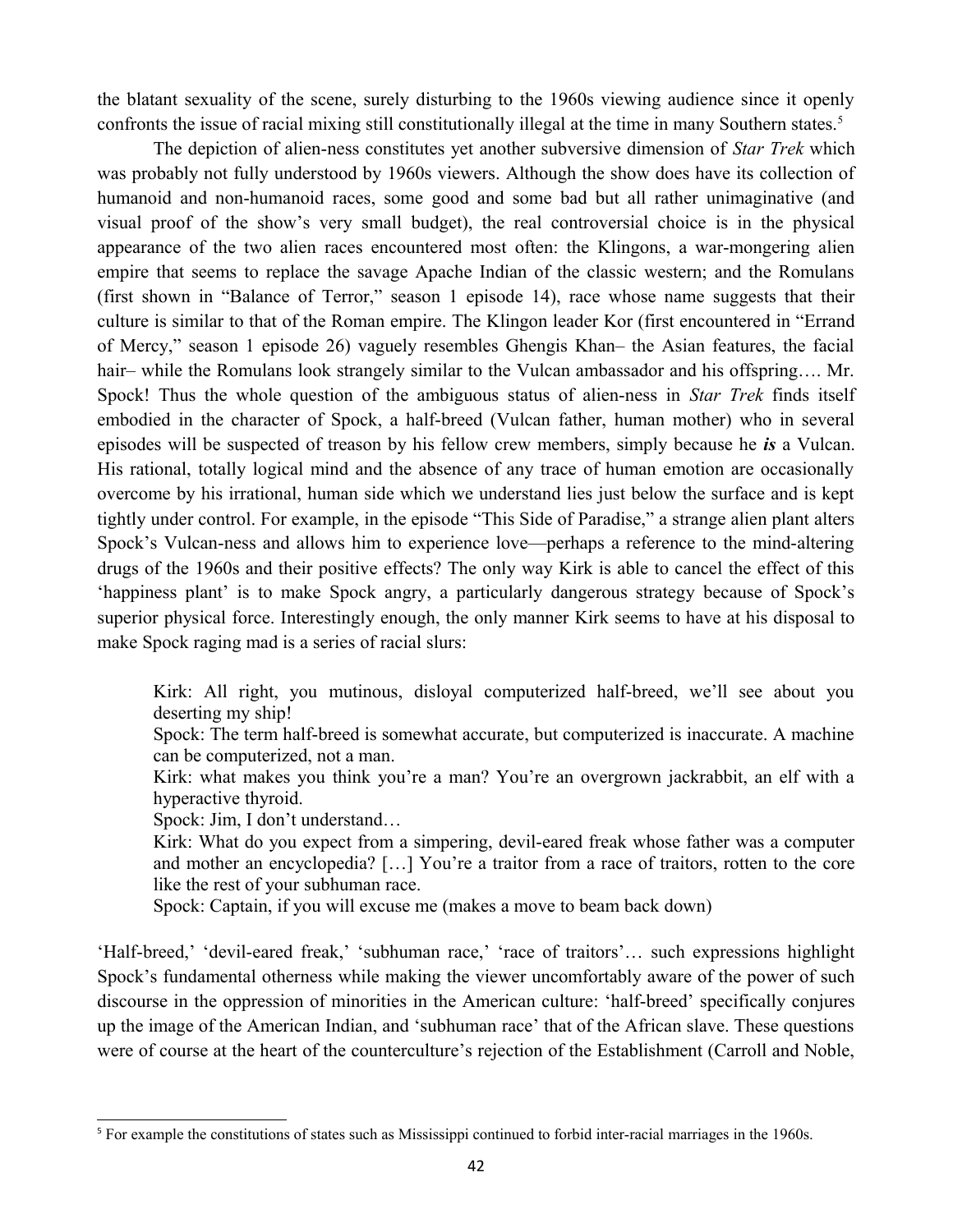150) and were being treated in the new radical historiography of the period by the likes of Eugene Genovese and Howard Zinn.<sup>[6](#page-5-0)</sup>

# *Politically (in)correct?*

Controversial issues of the period, such as women's rights, or American "might-is-right" policy in theaters of Cold War confrontation around the globe are addressed in various *Star Trek* episodes throughout its three-year existence. The feminist movement, still in its early stages in the late 1960s but definitely in its most politically engaged phase, is represented in *Star Trek* at the very beginning and at the very end: in the pilot episode entitled "The Cage," the navigation officer (later to be played by George Takei a.k.a. Mr. Sulu) is a woman character called Number One; unfortunately, negative test-audience reactions to showing a woman in a strategic position of power resulted in "retro-grading" actress Majel Barrett to the role of Nurse Chapel:



We can note here that Majel Barrett goes from the character of Number One dressed in a unisex uniform and armed like the other commanding officers of the *Enterprise* to Nurse Chapel, now blonde and dressed in a mini-dress with a plunging neckline; the only thing she carries is a tray, usually with innocuous items such as tea, while obeying the orders of the paternalistic Doctor McCoy. Such women figures are stock characters of traditional science fiction (the lab assistant, the scientist's daughter etc) and so a "safer" choice to please the audience of the time (Lefanu, 25). Another example of feminist overtones to the show is in the final episode of season 3, "The Turnabout Intruder," in which a former flame and Starfleet Academy ex-classmate of Kirk's, Dr. Janet Lester, takes over his body to gain power. Her motivations for so doing are distinctly feminist in nature and are expressed with the violence and anger typical of real-life feminist productions of the time denouncing sexism such as the *No More Miss America* pamphlet (various unidentified feminists, 1968), *The Grand Coolie Dam* (Marge Piercy, 1969) and *Double Jeopardy: To Be Black*

<span id="page-5-0"></span><sup>6</sup> Eugene Genovese was a specialist on the American South and author of *The Political Economy of Slavery: Studies in the Economy and the Society of the Slave South* (1965). Howard Zinn, although best known for his *People's History of the United States* published in 1980, was also a specialist on Southern history, with his two works *The Southern Mystique* and *S.N.C.C.: The New Abolitionists*, both published in 1964. Genovese and Zinn were both heavily influenced by Marxist theories on class.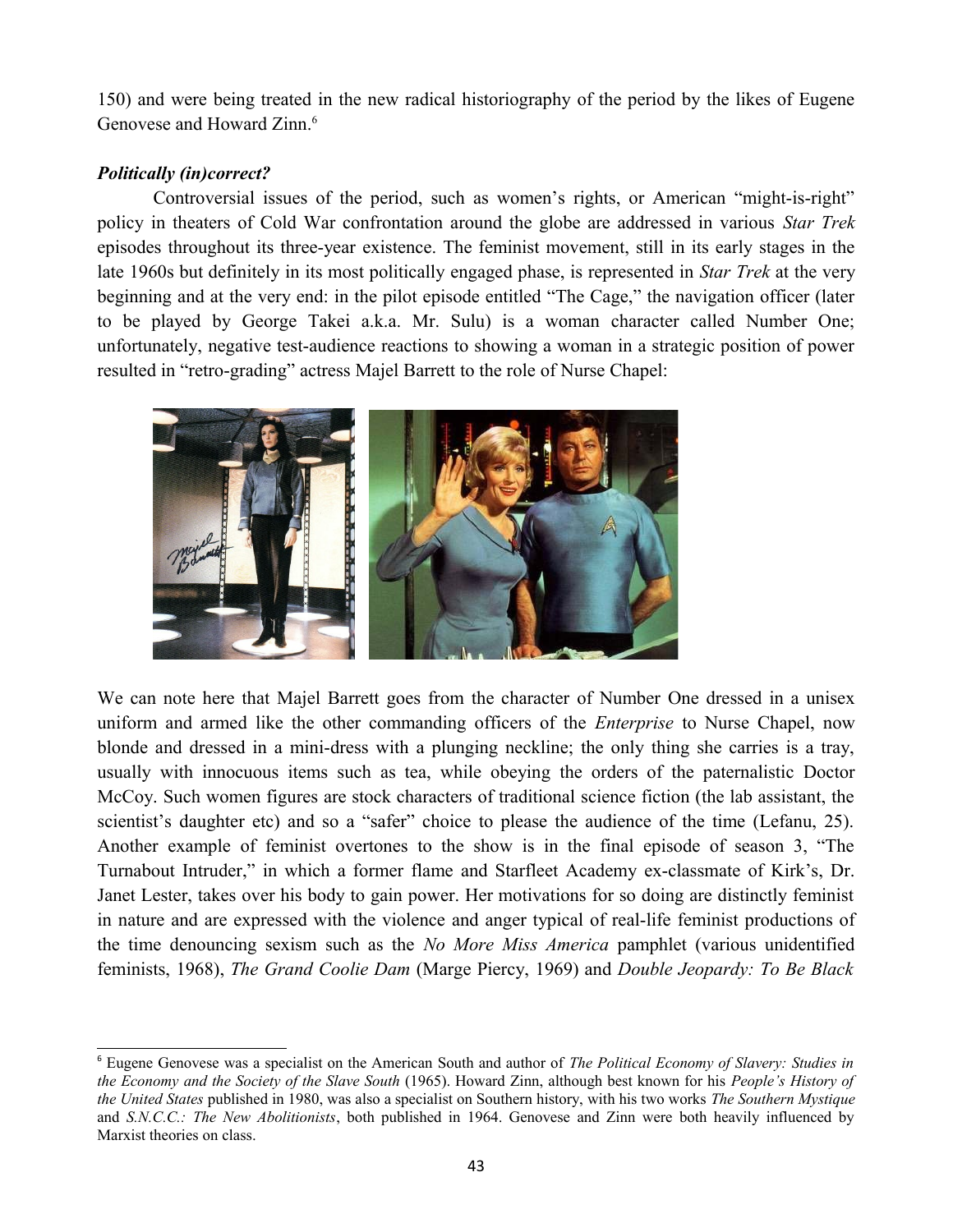and Female (Frances Beal, 1969).<sup>[7](#page-6-0)</sup> In the dialogue that precedes this body-swiping scene, Dr. Janet Lester complains about the patriarchal nature of Starfleet Academy:

Janet: The year we were together at Starfleet was the only time in my life that I felt alive. Kirk: I never stopped you from going on with your space work. Janet: Your world of starship captains doesn't admit women. It isn't fair. Kirk: No, it isn't. And you tortured and punished me because of it. Janet: I loved you. We could have roamed among the stars. Kirk: We'd have killed each other.

Interestingly, Kirk actually shares Janet Lester's opinion on the sexist nature of Starfleet; and his remark that the two of them would have killed each other had they worked together is quite lucid even if he seems to be speaking metaphorically. Once Janet has become a man, however, she literally attempts to kill Kirk simply because she believes "it's better to be dead than to live alone in the body of a woman." Dr. Lester's plan is foiled, however, because her erratic behavior and "hysteria" (Scotty's words) lead McCoy and Spock to suspect something has happened to Kirk. Of course at the end of the episode order is re-established and Kirk gets his body back; as he watches the insane Janet Lester being taken away to an isolated place where she will be (lovingly) cared for by her male assistant, Kirk's last line – and the final line of the final *Star Trek* season – is "her life could have been as rich as any women's, if only, if only…." Like many other such remarks over the 3 seasons of the show, this one can be read at two levels: on the one hand it can be understood to uphold the *status quo* of the time and illustrate the notion that women should be kept in their place; on the other hand, it is also possible to understand a more subversive message, which denounces the disastrous effects of patriarchal society on women who dare to challenge gender codes.

As a final example of the double-edged discourse perhaps not always understood by the viewing audience , even today if one is to believe certain trekkie blogs, it is interesting to analyze the final scene of "The Omega Glory," a rather corny yet subversive allegory of the Cold War. In this episode, the *Enterprise* crew is captured by a savage tribe called the Yangs, who are waging war on their planet against the Kohms. As they sit bound in a ceremonial room in the presence of the Yang chief Cloud William, Kirk and Spock suddenly have a revelation:

Kirk: If my ancestors were forced to leave their cities and go into the deserts, the hills…

Spock: Yes, I see, Captain. They would have learned to wear skins, adopted stoic mannerisms, learned the bow and the lance…

Kirk: ... living like the Indians, finally even looking like the American Indians... Yangs? Yanks? Spock– Yankees!

Spock: Kohms? Communists? The parallel is almost too close, Captain. It would mean that they fought the war your Earth avoided, and in this case the Asiatics won and took over this planet.

Kirk: But if it were true, all these generations of Yangs were fighting to regain their land... McCoy: You're a romantic, Jim!

<span id="page-6-0"></span><sup>&</sup>lt;sup>7</sup> Source for texts and dates: [http://www.cwluherstory.org](http://www.cwluherstory.org/)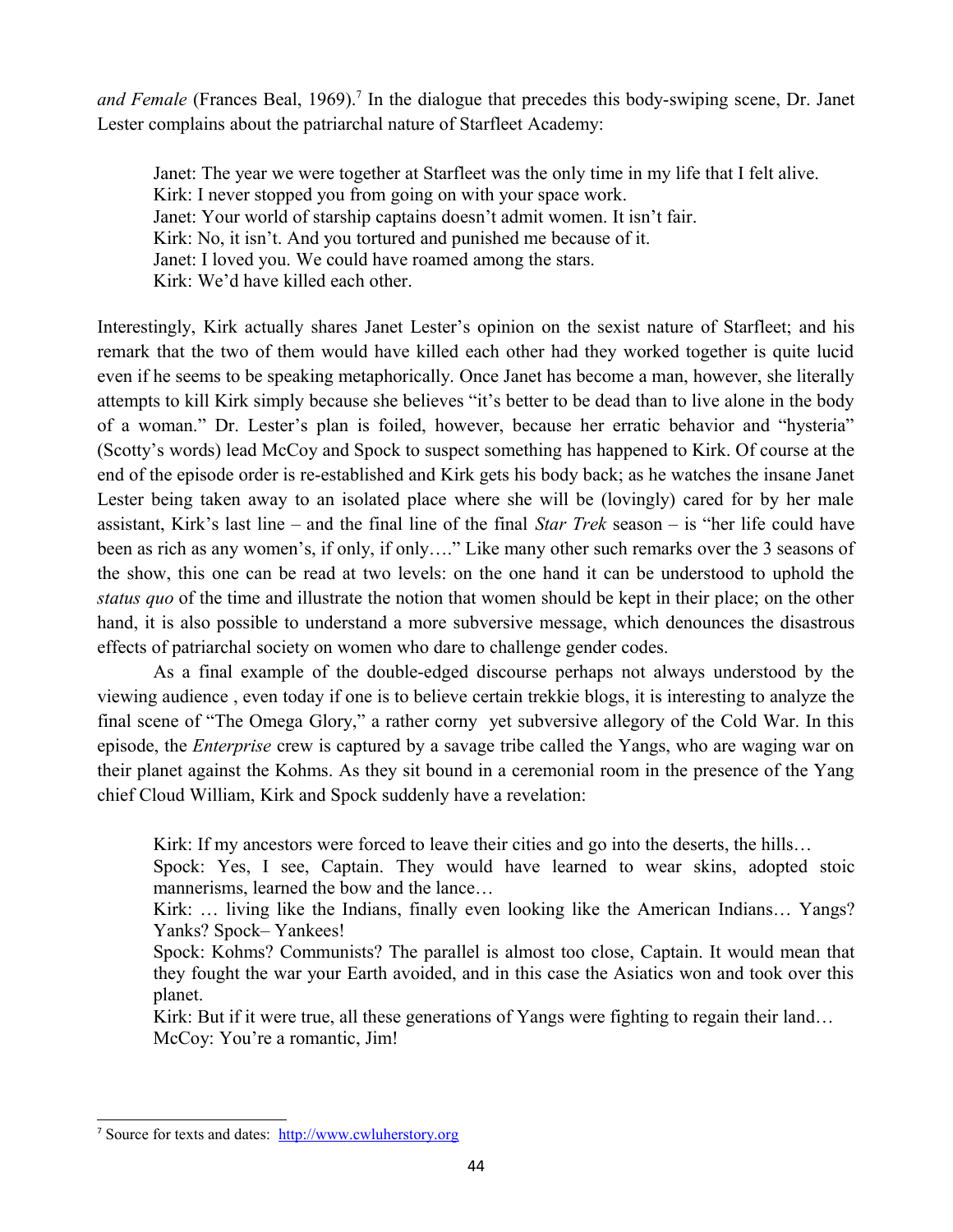This troubling parallel world comes packed with American symbols: the flag, a deformed version of the Pledge of Allegiance, even the U.S. Constitution. Yet the blond-haired, blue-eyed Yangs are compared to the American Indians who have, on this planet, finally triumphed over the Asiatic Kohms, historical equivalent of the Communists; the ideological code-switching is rather confusing: if the Yangs are the American Indians, does it mean that the Kohms are the Americans? At the same time, Kirk's "romantic" evaluation of the Yangs' generational battle for the recovery of stolen lands echoes American history and implicitly comments on the fate of American tribes being brought to light in this period by radical historiographers. If the audience has not yet fully understood the message of this resolution scene, Kirk blurs its meaning even further by giving Yang chief Cloud William a moralizing explanation:

(note: Cloud William has just recited a garbled version of the preamble of the Constitution) Kirk: I did not recognize those words, you said them so badly... without meaning. (makes a motion to open a small coffer containing the "holy" document)

High priest: No, no! Only the eyes of a chief can see E Plebnista!

Kirk: This was not written for chiefs (rising protests from Yangs)! Hear me, hear this! Among my people, we carry such words as this from many lands, many worlds; many are equally good and well-respected. But wherever we have gone, no words have said this thing of importance in quite this way. Look at these three words written larger than the rest, with a special pride never written before or since; tall words proudly saying "We the People" – that's what you call "E Plebnista" – was not written for the chiefs or the kings of the rich or the powerful, but for *all* the people! For centuries you have slurred the meaning of the words "We the People of the United States, in order to form a more perfect union, establish justice, insure domestic tranquility, provide for the common defense, promote the general welfare, and secure the blessings of liberty to ourselves and our posterity, do ordain and establish this Constitution for the United States of America." These words and the words that follow were not written for the Yangs but for the Kohms as well!

Cloud William: The Kohms?

Kirk: They must apply to everyone or they mean nothing! Do you understand?

Cloud William: I do not fully understand, One Named Kirk, but the holy words will be obeyed, I swear it.

The question remains as to how we should interpret his diatribe: is it the patriotic feel-good discourse of mainstream culture, to be received as such? Or can it be understood as a subversive message addressed to the counter-culture and its demands for a different society based on a different interpretation of the Founders' promise? "The Omega Glory" has been criticized, both at the time of its broadcast and among Star Trek fans today, as promoting a hackneyed message of the American empire. This interpretation is based, perhaps, on the fact that Kirk insists on the words applying to Yangs (Yankees) and Kohms (Communists) alike, an ideological position echoing the Cold War and the United States' mission to shed the light of democracy on a global scale. Yet we cannot ignore the more central point Kirk is making here: that the true meaning of the preamble has been slurred over time, that the rich and powerful have usurped the guardianship of the document itself as well of the document's promise of liberty for all the people. I maintain that it is one of Roddenberry's best attempts at a countercultural message of American values in the Woodstock years, albeit a misunderstood one.